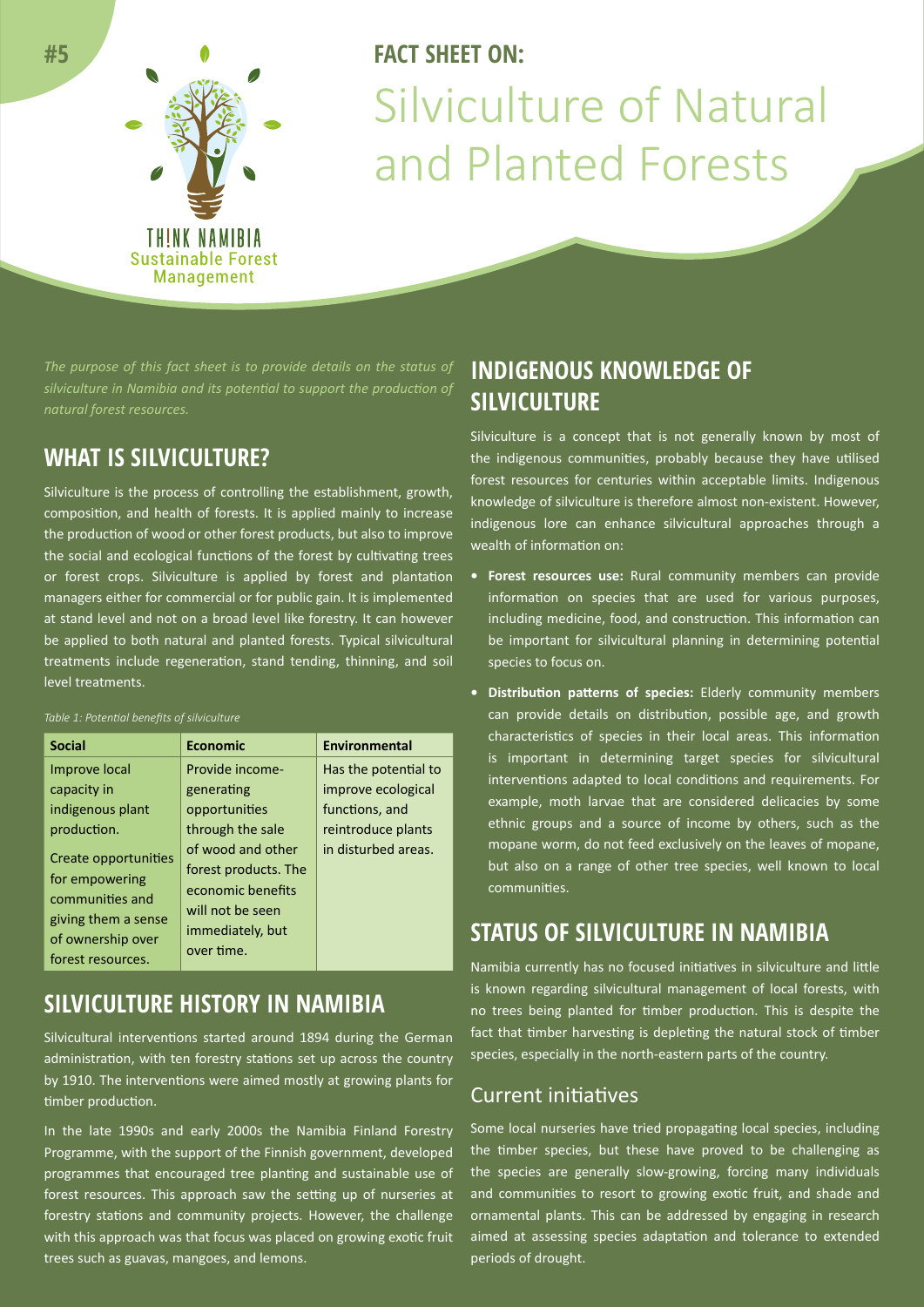

that can be implemented with ease on a local scale and within a semiarid environment. It is crucial that these approaches be replicated by individuals and communities at large, including Community Forests in their efforts to ensure Sustainable Forest Management. In planning for silviculture, one of the key aspects to be considered is whether to focus on silviculture or simply focus on genetic improvement through tree breeding. It is of importance to ensure that when planning for silviculture, there is sufficient information available, in order to provide adequate understanding of such plans.

*Photo 1: Local nursery in Katima Mulilo* 

## Opportunities for silviculture research in Namibia

According to the Forestry Research strategy, the main objective for silviculture in Namibia is to "conduct research to develop planting materials that are suited or adapted to Namibia's dry climate". Implementation is reliant on several key actions.



*Figure 1: Key actions for implementing the forestry research strategy (MAWF, 2011)*

The time period for this planned strategy has lapsed without the listed activities being fully implemented. The information can however serve as a blueprint for potential silvicultural projects targeting local species under local conditions.

# **POTENTIAL SILVICULTURE TREATMENTS FOR NAMIBIA**

There are various silvicultural treatments, the majority of which might prove to be challenging under Namibian conditions and with existing capacities. It is therefore important to highlight treatments



The ecological funtioning of the species and area at large.

Environmental conditions that influence vegetation regeneration on the area.

The amount and type of resources available, including finances.

*Figure 2: An overview of the information needed for silviculture planning under ideal conditions*

## Soil level treatment using fire

This involves soil improvement by burning or scarification. Controlled patch burning is recommended at the end of the wet season (May-July) to avoid hot fires that would cause extensive damage to vegetation. Species such as Kiaat *(Pterocarpus angolensis)* naturally require fire to germinate. It has however been found that it is not only the occurrence of fire but more the frequency of occurrence that influences regeneration of such species. More frequent fires may lead to seedling mortality and may also speed up the loss of soil nutrients.



*Photo 2: Forest after a fire (Credit: V. De Cauwer)*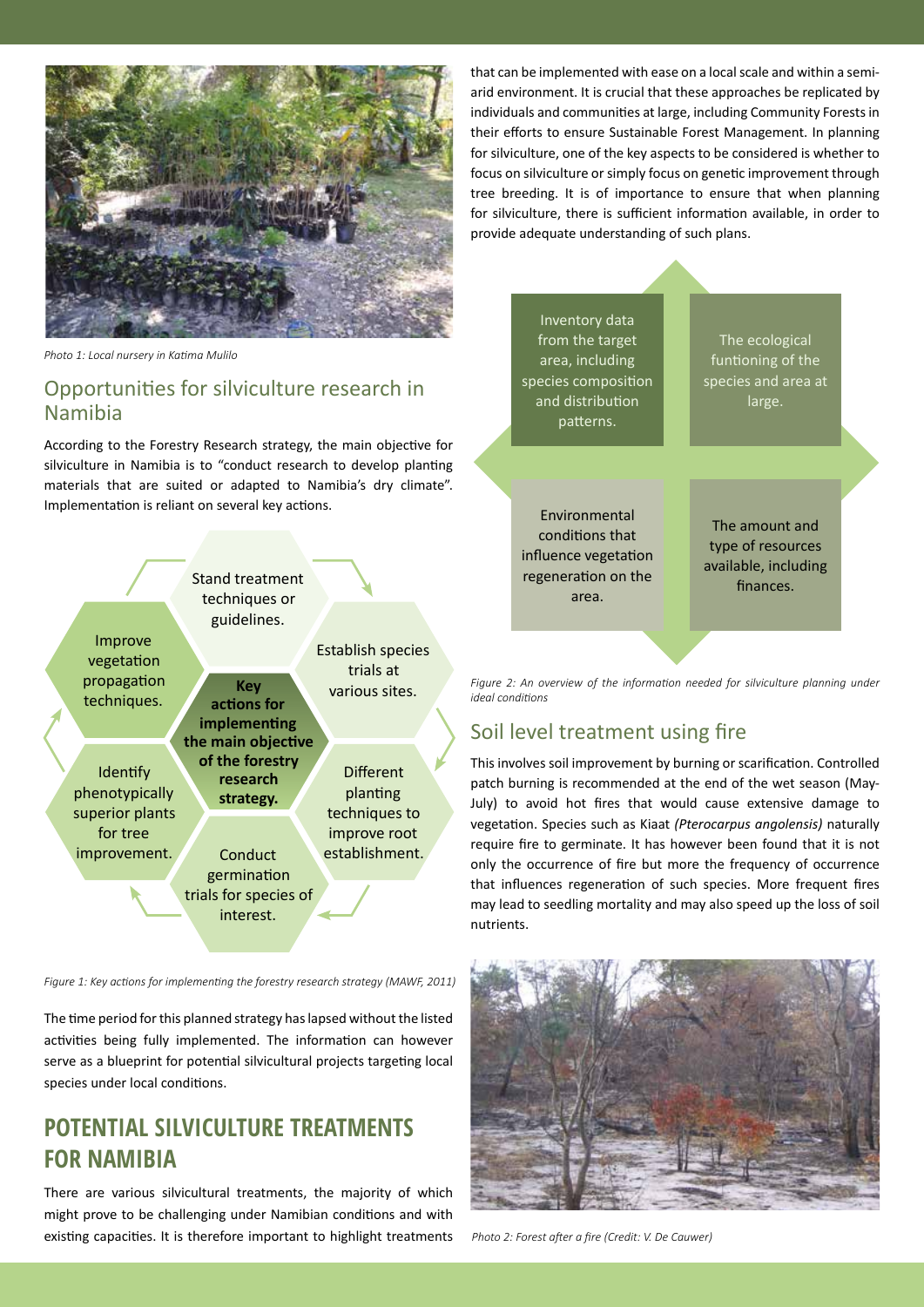With adequate training, local communities can implement this approach as it is similar to the conventional slash and burn agricultural method commonly used in the Kavango and Zambezi Regions. Care needs to be taken to avoid runaway fires from burning non-targeted areas.

## Enrichment planting

This treatment involves growing seedlings in nurseries and transplanting them in target areas. This can be used in instances where natural regeneration is inadequate or to promote valuable species that regenerate slowly. This would be an option for local timber species such as Kiaat *(Pterocarpus angolensis)*, Zambezi teak *(Baikiaea plurijuga)*, Rosewood *(Guibourtia coleosperma)*, Wild syringa *(Burkea africana)*, and many other local species of socialeconomic and ecological importance.

Species used in **enrichment planting** should justify the investment. Characteristics to be considered:

- Good timber or nutritious fruits of high value
- Grow rapidly
- Regular flowering and fruiting
- Wide ecological ranges
- Tolerate moisture stress
- Resistant to pests
- Preferably indigenous, otherwise no tendency to invade surrounding areas, such as riverbeds.

## Direct seeding

This is the practice of sowing or broadcasting selected seeds directly in the target area of revegetation. This approach would be applicable in remote areas with poor natural regeneration. The approach requires interventions such as patch burning at the end of the wet season, to ensure optimal conditions for the growing plant stock.

Care needs to be taken to ensure that predation of the broadcast seeds and seedlings is minimised by providing some type of protection around the area. Thorny branches are a common and cost effective option in rural communities.

#### Stand tending

Stand tending includes a variety of forest treatments, including thinning, fertilising, and pruning, which are carried out to maintain a healthy forest and to increase the quality and quantity of timber produced. Thinning aims to promote the survival and growth of valuable trees by harvesting the trees that directly compete with them. As the Namibian forests are very open, thinning would not be a very intensive operation.

Stand tending can also be done through pruning. This is the removal of side branches from a tree to allow proper growth of the main stem. The trees to be pruned must be valuable timber species, be relatively small (diameter at breast height less than approximately 20 cm), have straight stems and healthy crowns. It is further advised to prune live branches in the dry season and not to use an axe for pruning as this might cause damage to the tree. Stand tending can be systematically employed in natural and planted forests.

# **POTENTIAL CHALLENGES IN IMPLEMENTING SILVICULTURE IN NAMIBIA**

|                    | <b>Social and Institutional</b>                                                                                                                                                                                                                                                | <b>Environmental</b>                                                                                                                                                                                                                                                                                                           |
|--------------------|--------------------------------------------------------------------------------------------------------------------------------------------------------------------------------------------------------------------------------------------------------------------------------|--------------------------------------------------------------------------------------------------------------------------------------------------------------------------------------------------------------------------------------------------------------------------------------------------------------------------------|
| KIND OF CHALLENGES | There is limited in-<br>country capacity to fully<br>implement silviculture.<br>Furthermore, facilities to<br>٠<br>carry out consolidated<br>silvicultural research are<br>limited.                                                                                            | • The frequent occurrence<br>of wildfires poses a<br>threat to silviculture as<br>seedling growth might<br>be inhibited in natural<br>forests.<br>The occurrence of low<br>nutrient levels and low<br>water retention capacity<br>of soils, especially in<br>the forest regions of the<br>north-east, are another<br>challenge |
| REMEDIAL ACTION    | This can be improved<br>through the provision<br>of hands-on training<br>in silviculture for staff<br>members and local<br>communities.<br>The remote research<br>stations of the<br>Directorate of Forestry<br>can be staffed to<br>allow for silviculture<br>implementation. | Develop adequate fire<br>management plans<br>to reduce impacts on<br>forests and seedlings.<br>Encourage the<br>establishment of<br>plantations or woodlots<br>on both small and<br>large scale, to allow for<br>controlled management<br>and interventions.                                                                   |

## **CONCLUSION**

Silviculture has the potential to improve indigenous plant production and Sustainable Forest Management, especially within local communities. Although it is a fairly new concept for many in Namibia, people can be educated about its potential benefits for local communities and the nation at large. It is of importance that the Directorate of Forestry, in partnership with research institutions and other interested stakeholders, starts taking the lead in advocating for silviculture. These partnerships should further invest time and resources in silvicultural research that is specific to Namibia. A detailed understanding of the possibilities and influencing factors will allow for informed decisions in the implementation of silviculture.